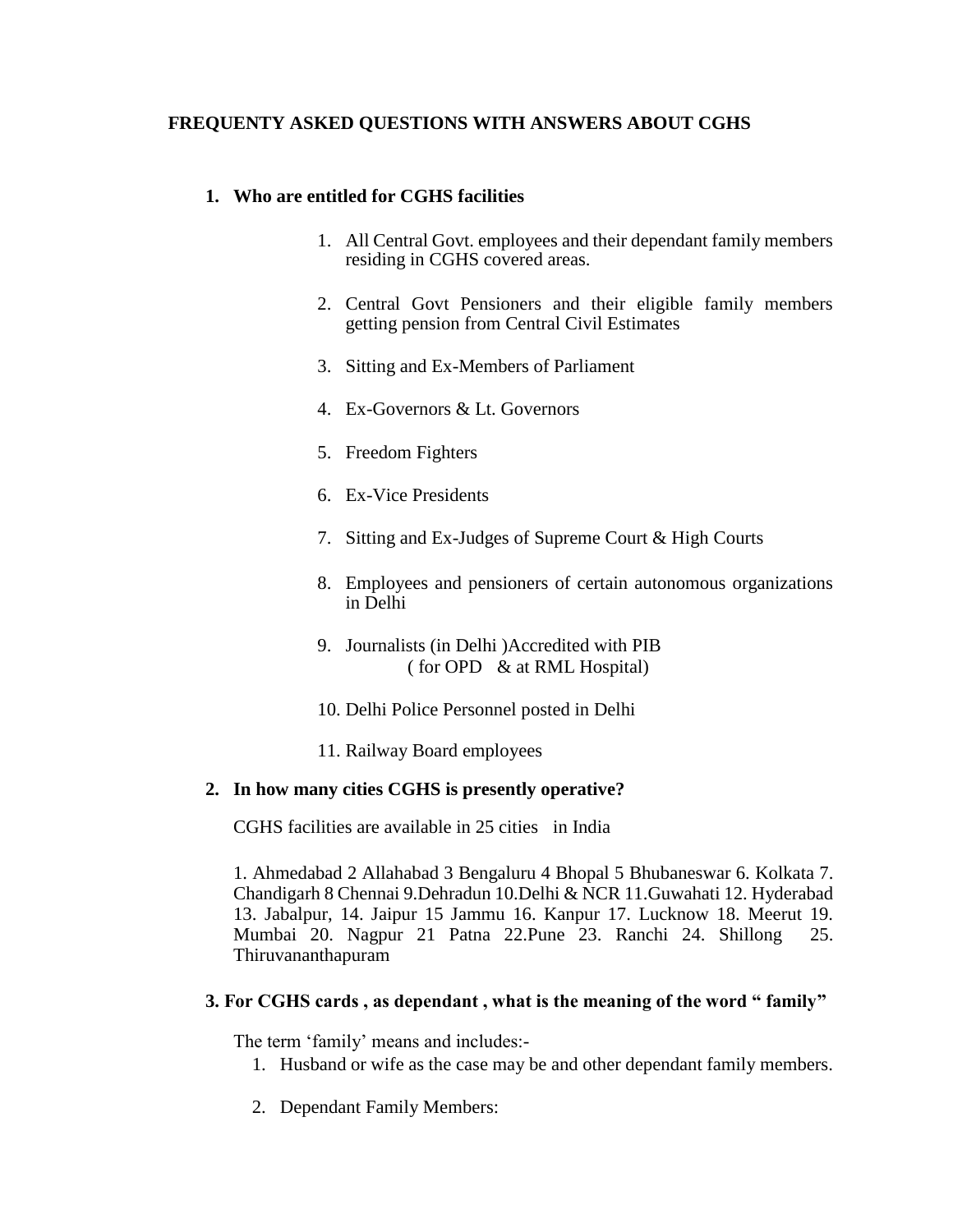parents, sisters, widowed sisters, widowed daughters, minor brothers and minor sister, children and step-children wholly dependent upon the Government Servant and are normally residing with the Government Servant.

- Also now included , dependent divorced / separated daughters ( including their dependant minor children) and step-mother.
- 3. The term dependency means that income from all sources including pensions and pension equivalent of DCRG benefit is less than Rs.3500/ plus amount of DA on Basic pension of Rs3500/-per month. However, there is no such clause as dependency in respect of spouse.

#### **4. What is the procedure to register with the CGHS?**

#### *Pensioner***s:**

- 1. One can get a CGHS card made from the office of AD / JD of the City.
- 2. Forms can be downloaded from CGHS Website or can be taken from office of AD / JD of city.

#### *3.Documents required*

- i. Application in prescribed format
- ii. Proof of Residence /proof of Stay of dependents
- iii. Proof of age of son
- iv. Disability certificate, if any in case of sons aged 25 & above, who would otherwise cease to be a beneficiary.
- v. Photos of eligible family members
- vi. Surrender Certificate of CGHS Card while in service ( only in those cases where CGHS Card was issued while in service)
- vii. Attested copies of PPO & Last Pay Certificate
- viii. Draft for required amount towards CGHS contribution in the name of 'P.A.O., CGHS New Delhi' in Delhi-and in the name of 'AD, CGHS of the city'.
	- ix. In case PPO is not ready for any reason there is option to get a provisional card on the basis of Last Pay Certificate.
	- x. The data is entered through computers and entered in data base and a print out is issued same day for immediate use. Plastic cards are subsequently sent to the residence of the card holder by post.

#### *Serving employees***:**

Serving employees submit the forms in prescribed format enclosing photos of eligible family members and submit to the Ministry /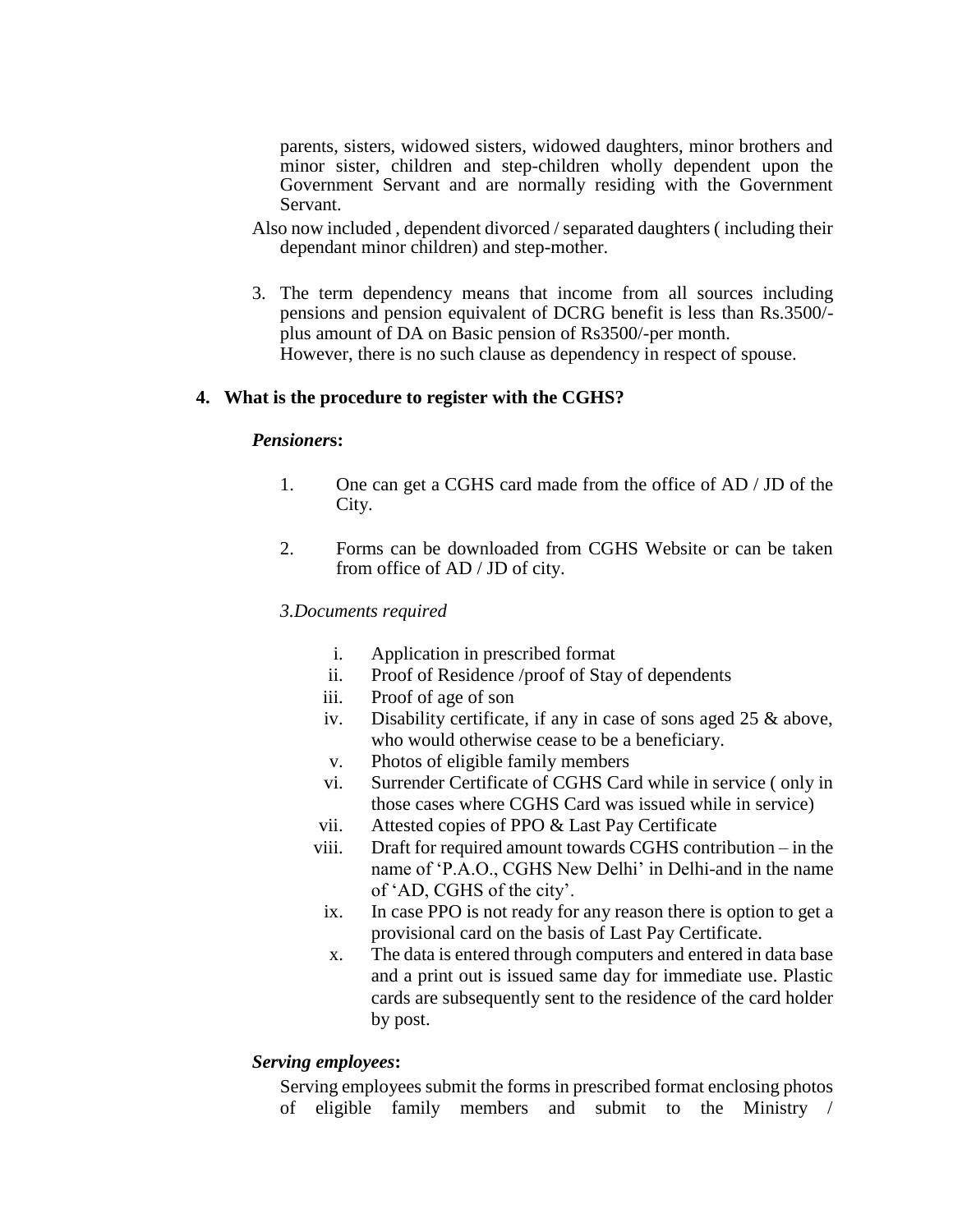Department/Office , where he / she is employed. The application form shall be forwarded by the Ministry / Office /Department to the office of Addl. Director CGHS of city for preparation of card.

Print out is issued for immediate use.

# **5. Are CGHS facilities free of cost?**

For serving employees residing in CGHS covered area obtaining CGHS card is compulsory

Deduction from salary is made by the department, every month, depending upon their pay

|                           | Contribution              |
|---------------------------|---------------------------|
| Grade pay Drawn           |                           |
|                           | per month (from 1.6.2009) |
|                           |                           |
| <b>Upto Rs.1650</b>       | <b>Rs.50</b>              |
| Rs.1800, Rs.1900, Rs.2000 |                           |
| Rs.2400 and Rs.2800       | Rs.125                    |
| Rs.4200                   | <b>Rs.225</b>             |
| Rs.4600, Rs.4800, Rs.5400 |                           |
| and Rs.6600               | <b>Rs.325</b>             |
| Rs.7600 and above         | <b>Rs.500</b>             |
|                           |                           |

Pensioners who want to avail CGHS facilities can make contribution either on yearly basis or one time ( ten yrs ) contribution for whole life validity.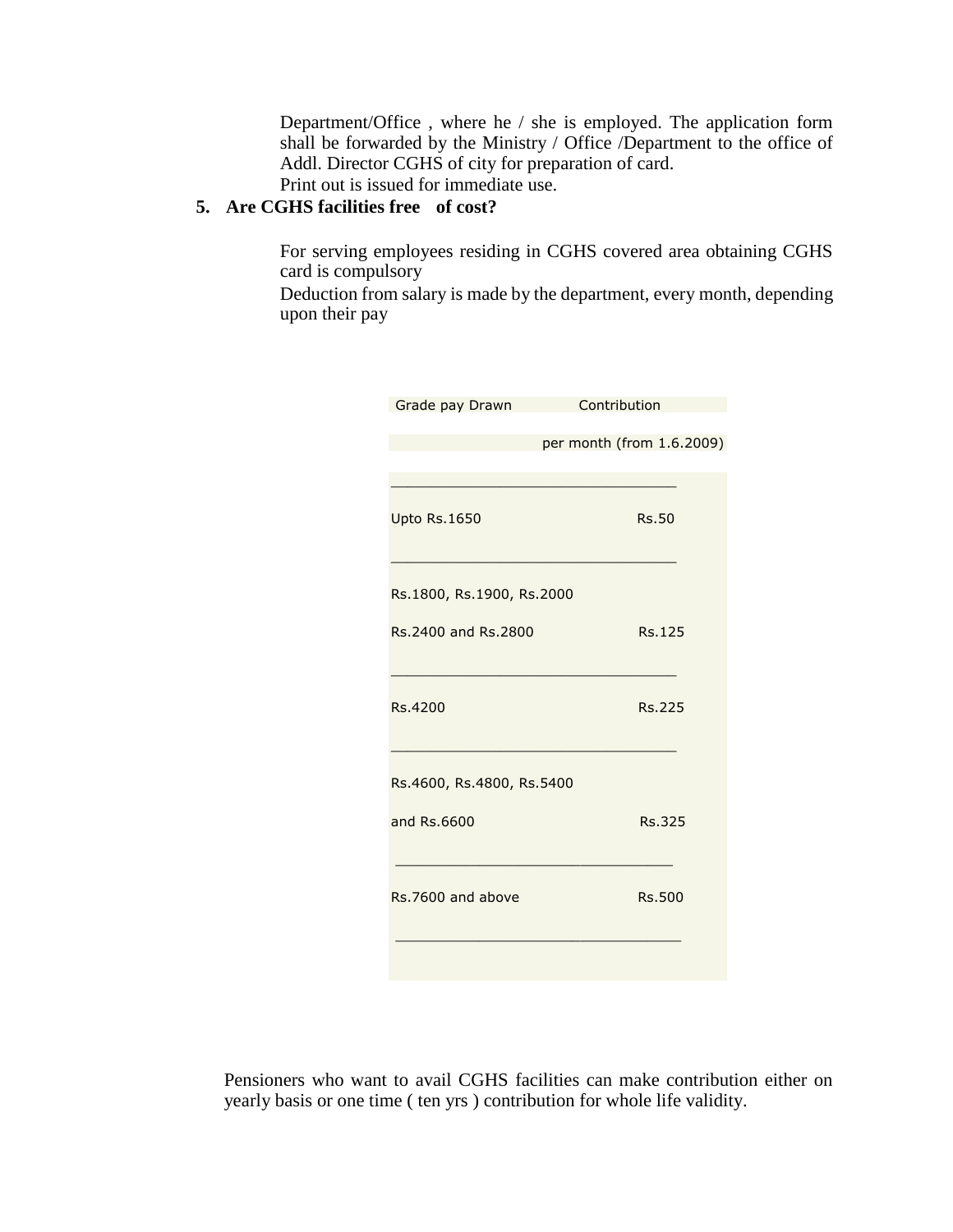Payment can be made by Demand Draft in favour of " P.A.O. CGHS ".

Contribution in respect of Pensioners are calculated on the basis of grade pay they are entitled had they been in service , but for superannuation.

### **6. What is the system for the services of specialists in Dispensaries?**

Prior registration is required appointment with the CGHS Wellness Centre, where specialist services are available. However, In case of emergency contact CMO i/c of dispensary of Wellness Centre for consulting specialist without prior appointment.

#### **7. Is there any interactive mechanism at dispensary level?**

At the Wellness Centre 'Local Advisory Committees' are formed. CMO i/c holds a meeting with Local Advisory Committee members to discuss local dispensary related issues.

### **8. How long does it take to get the CGHS Cards?**

Normally computerized printout of index card is issued on the same day. Plastic cards are sent to the residence in '3' weeks time.

# **9. Whom Should I approach in case the CGHS Card is not issued to me in the prescribed time?**

Contact Joint Director (HQ), CGHS, CGHS building ,RK Puram Sector-12, New Delhi in case of Delhi and Addl. Director of City in case of other cities.

# **10. What should I do if I lose my CGHS Cards ?**

Application is to be submitted to AD/JD along with two photographs and a IPO for Rs. 50/- for issue of duplicate card.

Indian Postal Order payable to " P.A.O. CGHS".

# **11. What should I do if the details on the Card viz. name, date of birth, entitlement, etc. are wrong?**

Kindly bring the anomalies to the notice of Joint Director, CGHS (HQ), and CGHS building, RK Puram Sector-12, New Delhi in Delhi and to the Addl. Director, Joint Director of concerned CGHS City in other cities.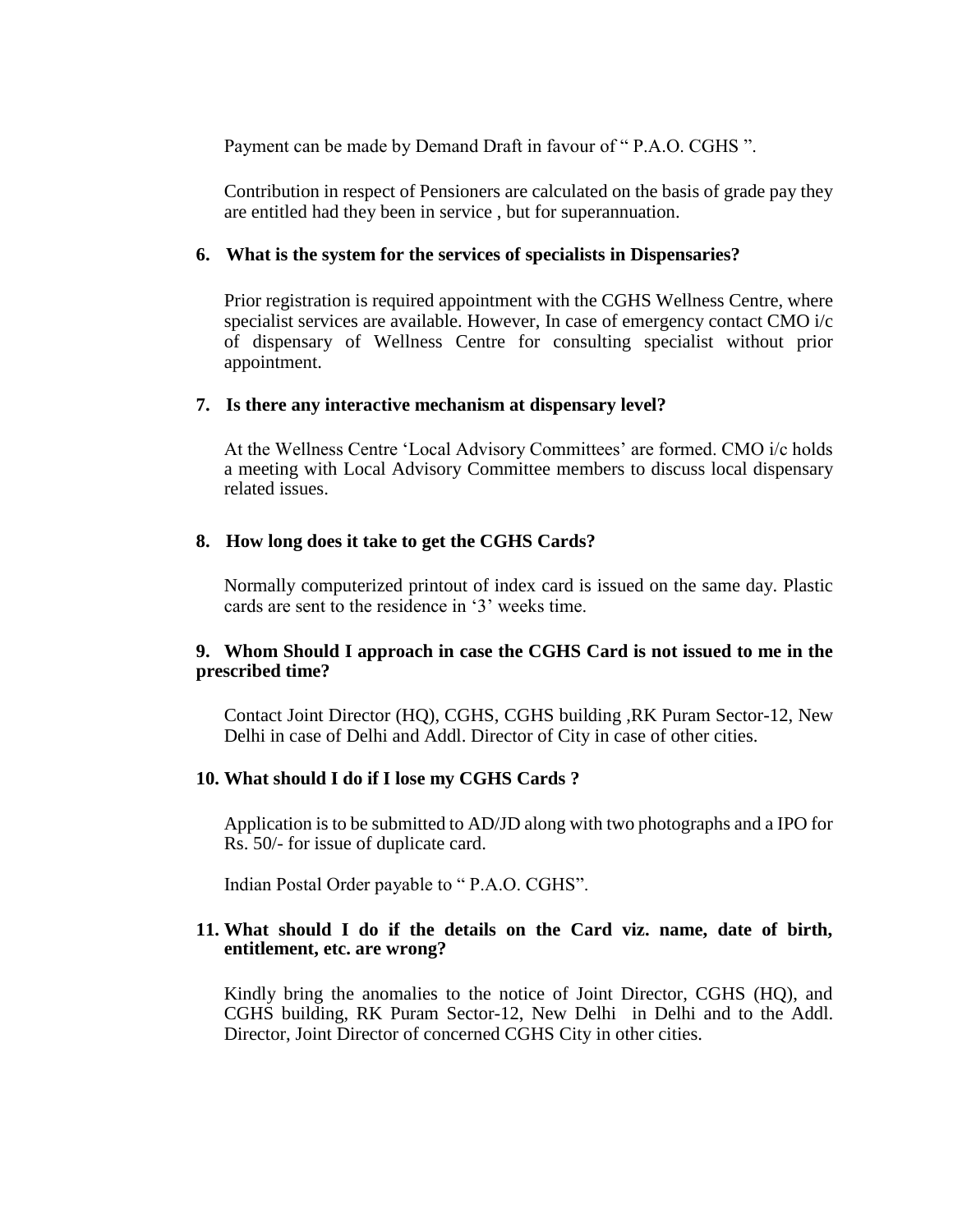### **12. Is there a colour scheme for plastic cards? What are the details?**

CGHS Plastic cards have the following colour at the top:

- i. Serving Government employees **Blue** ii. Pensioners, ex-MPs , Freedom Fighters, etc**.**,\_ **- Green**
- iii. Member of Parliament **- Red**
- iv. Beneficiaries of Autonomous Bodies / Journalist Yellow

### **13. I retired in 1998 from Central Govt. but, I never made a CGHS card. Can I get a card now?**

Pensioners can apply for CGHS card with relevant documents. However, the subscriptions as applicable at current rates shall have to be paid.

### **14. My husband/wife is also employed under Central Government and is eligible for a separate CGHS Card. Is it necessary that separate cards are to be obtained?**

No. Spouse drawing higher pay shall make the card and other spouse is eligible to avail CGHS benefits as member.

### **15. My husband / wife retired in 2002. He /she was paying CGHS subscription every year. After his death can I get Card on my name. Do have I to pay extra. Shall I get Life Time Valid card**

Yes, the ownership of card can be transferred in the name of spouse on submission of required documents. Addl. Director of concerned city shall transfer the ownership of Card in the computer Data base and same CGHS plastic cards with same Beneficiary ID can be used

- 1. No extra payment to be made, in case of life time cards.
- 2. However in other cases one has to pay 10 years subscription for life time card

For example, if the spouse had contributed for seven years before he expired , balance payment for the remaining three years is to be paid for a life time card.

3. Documents required : Application in prescribed format Proof of Family Pension with its break up from Bank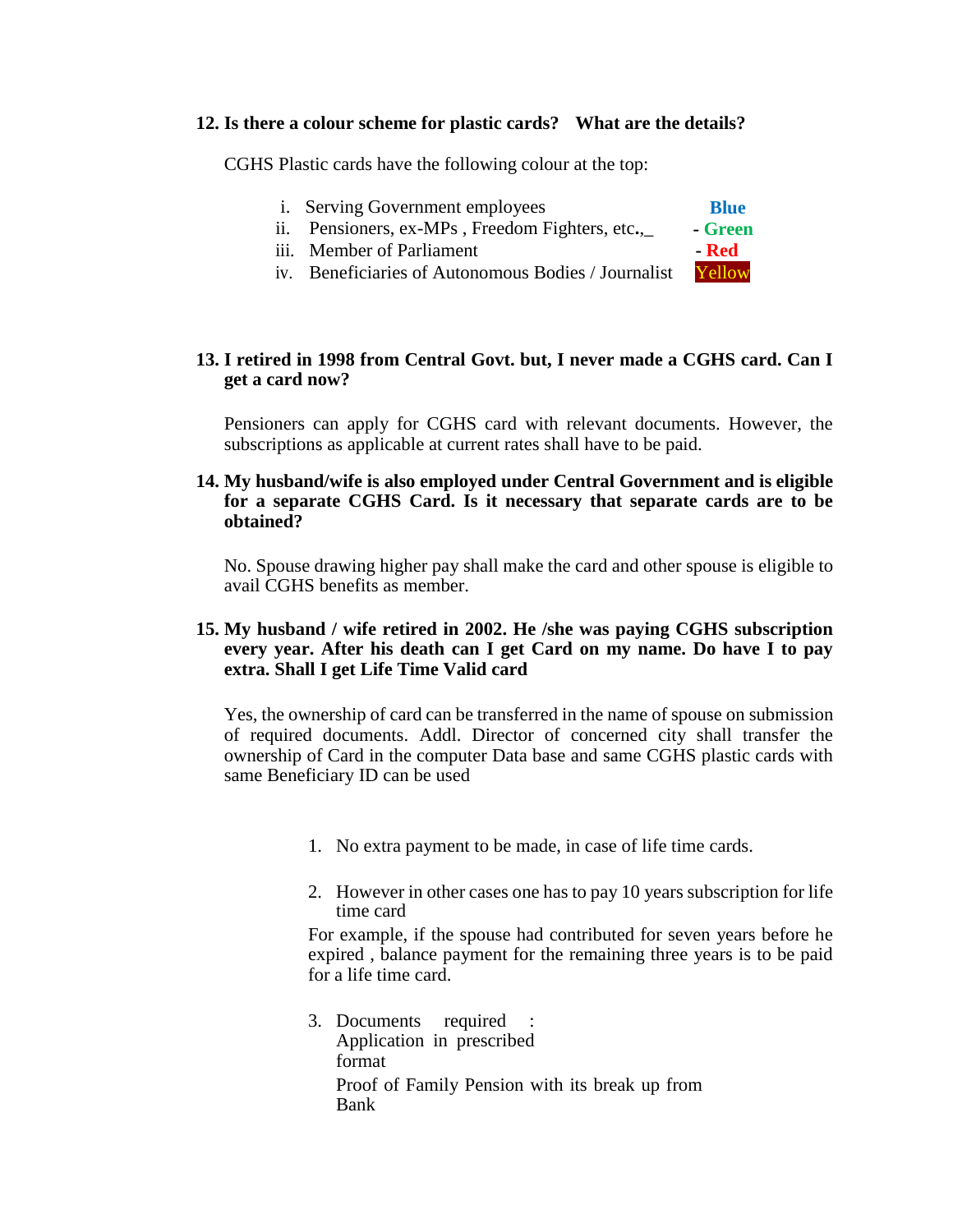4. Prescribed contribution if, card is not for life time

### **16. How to transfer CGHS card from one WC to other in the same city?**

If there is any change in residential address , CMO i/c may be approached with proof of residence for transferring the data from one Wellness Centre to another in the same city.

CMO i/c of the new Wellness Centre will accept the data of transferred card.

In respect of serving employees the request is to be forwarded by his/her office / department.

# **17. I am CGHS beneficiary at Kanpur. Visiting Mumbai for 6 months. Can I get CGHS facilities at Mumbai .Can same card of Kanpur continue or a separate card to be made. From where to get permission for the same?**

Subsequent to computerization no separate permission is required and CGHS card is valid for availing facilities from any CGHS Wellness Centre in India. For any assistance , Addl. Director of the city may be contacted.

### **18. I have been advised some investigations by Specialist of Govt. Hospital. What is the procedure to obtain the permission?**

No separate permission letter is required. Once a Government specialist / medical officer of a CGHS Wellness Centre advises a test listed investigations can be undertaken from any of the CGHS empanelled laboratories on the basis of the advice given by Govt. Specialist / Medical Officer of CGHS Wellness Centre. Original or self attested photo copy of prescription is to be submitted along with a copy of CGHS card.

# **19. Who is competent to delete name of sons who have crossed age of 25 years?**

CMO i/c of Wellness Centre is competent to delete the name of son aged 25 yrs and above. Computer system does not allow sons aged 25 and above to avail medical facilities.

### **20. After retirement in 2007. I got a Life time Pensioner CGHS card made in Delhi. Now I am shifting to Dehradoon. Can I use the same card. Do I pay again?**

Pensioners shifting from one CGHS covered city to another, will have to apply to the Addl. Director of concerned city for transfer of card. The card shall be transferred online and a receipt will be issued to the beneficiary , on the basis of which , Addl. Director of new city ( say Dehradun) shall receive the data. Same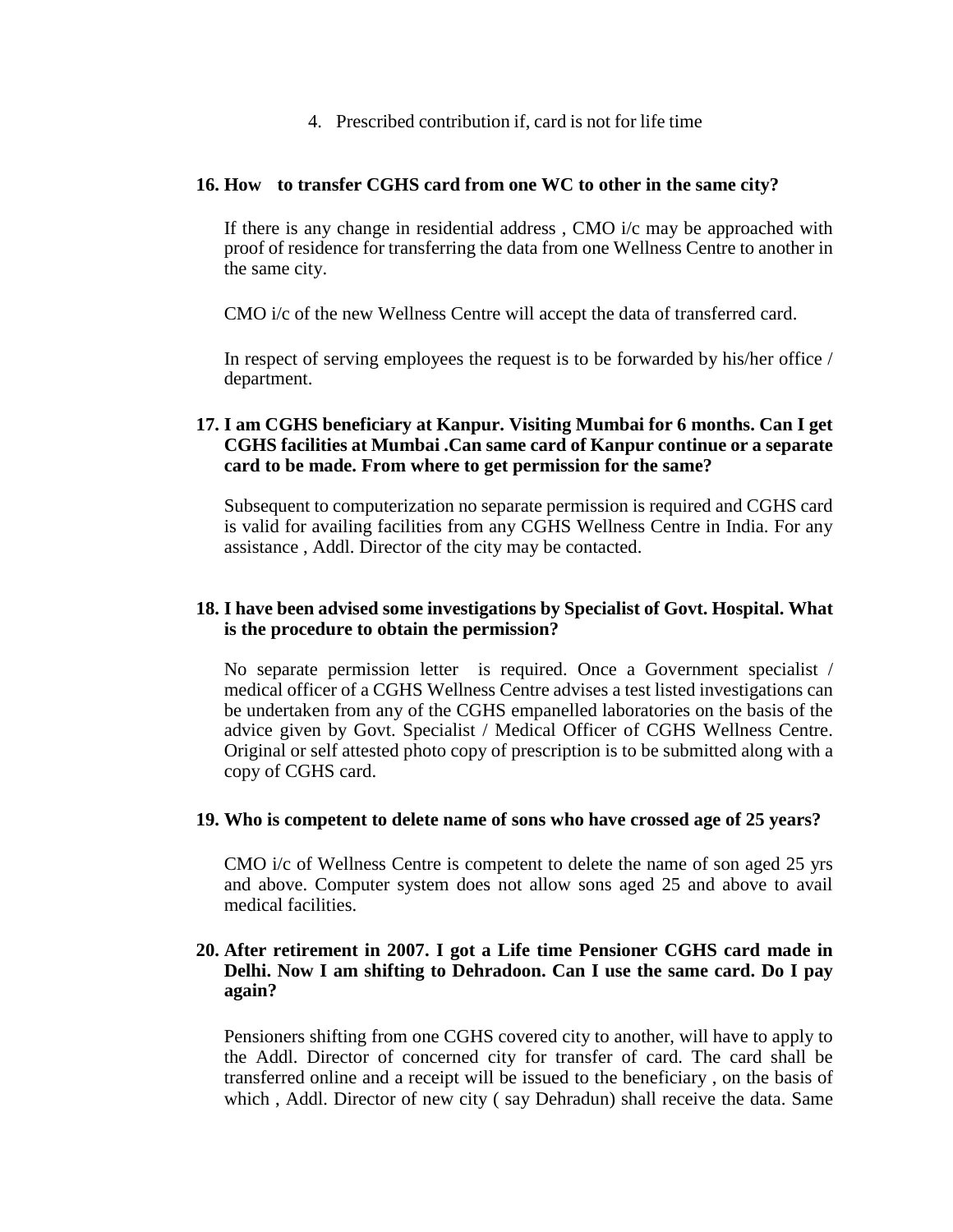Plastic cards and same Ben ID will be valid. No contribution is required to be paid in respect of pensioner beneficiaries holding life time cards.

# **21. I live in Gurgaon but my office is in Saket. Can I avail facilities from both the places because it is convenient for me.**

Yes. Subsequent to computerization CGHS facilities can be availed from any Wellness Centre in India.

# **22. Is there any age limit for sons / daughters as dependant in CGHS Card ?**

- 1. Son is eligible till he starts earning or attains the age of 25 years or gets married whichever is earlier.
- 2. However, in case the son is suffering from any permanent disability of any kind (physical or mental) he is eligible for CGHS benefits even after 25yrs .
- 3. Disability means blindness, low vision, leprosy-cured, hearing impairment, locomotor disability, mental retardation, mental illness. A disability certificate from Medical Board is required.
- 4. Daughter is eligible till she starts earning, or gets married, whichever is earlier (irrespective of age)

# **23. Are step-children allowed CGHS facilities?**

Yes. If they are dependent on card holder: other conditions as in case of dependant sons and daughters**.**

# **24. Can dependent in-laws be included under family members for CGHS facilities?**

A lady Government servant will be given a choice to include either her parents or parents –in-law for the purpose of availing the benefits

under CGHS subject to the condition of dependence and residence, etc., being satisfied.

Such option is not available for male Government servants

### **25. Me and my wife are both central Govt. employees and have dependant brothers / sisters and parents. Can we make separate cards and include family members?**

Yes. Both Government employees have the option to make CGHS Contribution and obtain Two separate CGHS cards and the names of the eligible dependant family members can be included on their respective cards.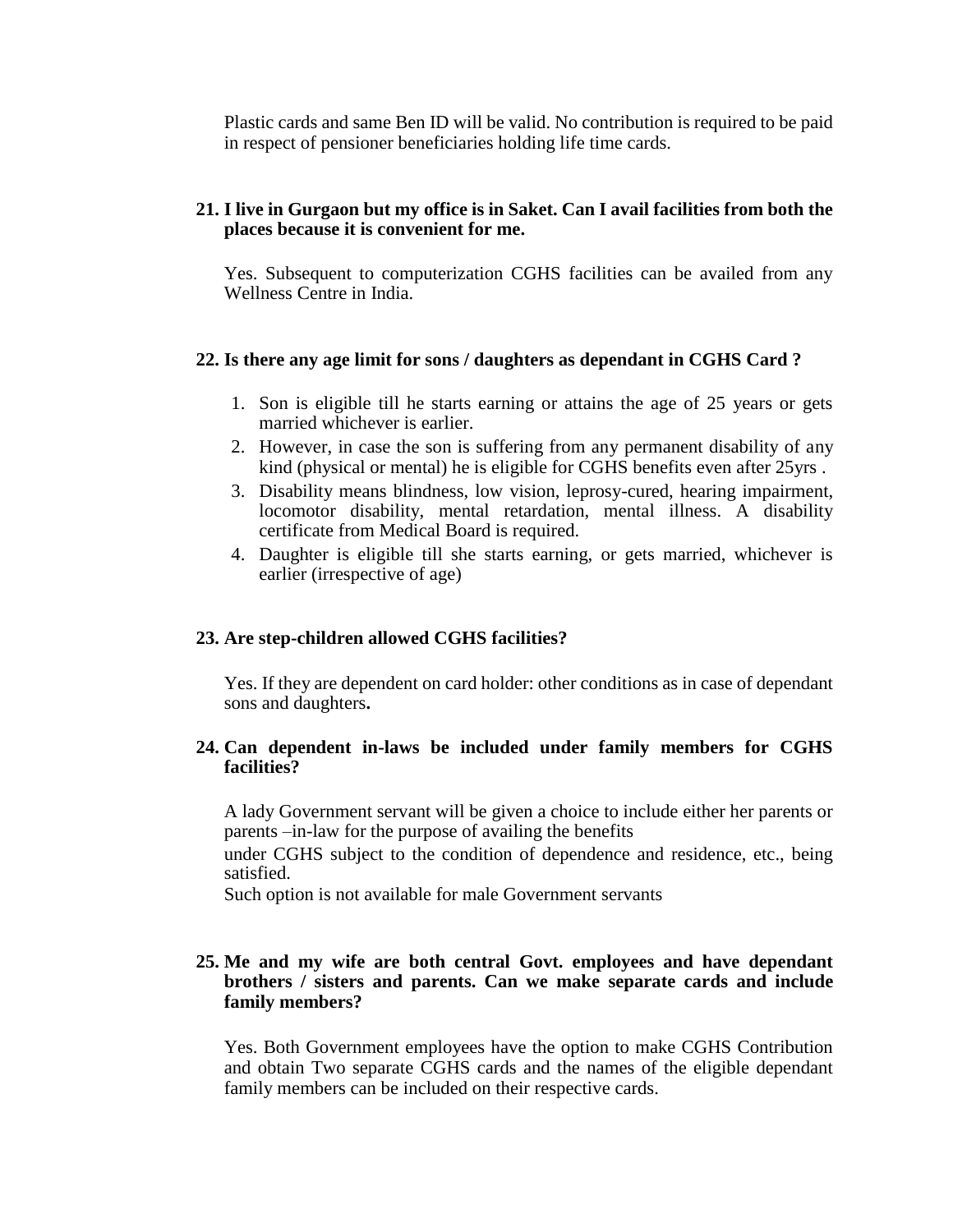Your wife can include the names of her parents/ brothers / sisters and such other

eligible dependents in her card, subject to the condition of dependence and residence, etc., being satisfied.

26.Can the CMO or the pharmacist give a different brand than the one prescribed by the specialist?

CGHS shall supply *I* indent only those medicines, which are included in the CGHS

formulary (PI ref to reply to Q 29).

27.What is the procedure for getting lifesaving drugs? In Delhi- through CGHS Medical Store Depot, Gole Market

The documents required are:-

- 1. Prescription of specialist of Govt. Hospital or CGHS approved private Hospital.
- 2. Photocopy of his/ her token card */* plastic card.
- 3. Copy of permission if his prescription is from CGHS approved private Hospital.
- 4. Utilization certificate in original during subsequent visit
- 5. Indent is placed online through CGHS Wellness centre.

In other cities request is to be submitted to the Addl. Director of City.

28. What are the guidelines for Anti-Cancer and related medicines?

Anti-Cancer and other similar medicines, are supplied on a case to case basis..

- 29. What are the guidelines for issue of medicines?
	- a) CGHS shall supply medicines as per the available brand name / generic name.
	- b) In case medicines advised by a Specialist are not available they shall be indented by the same brand name though Authorized Local Chemist.
	- c) Anti-Cancer and other similar medicines are however supplied on a case to case basis.
	- d) Medicines for treatment of Chronic illnesses shall be supplied for a maximum period of three months.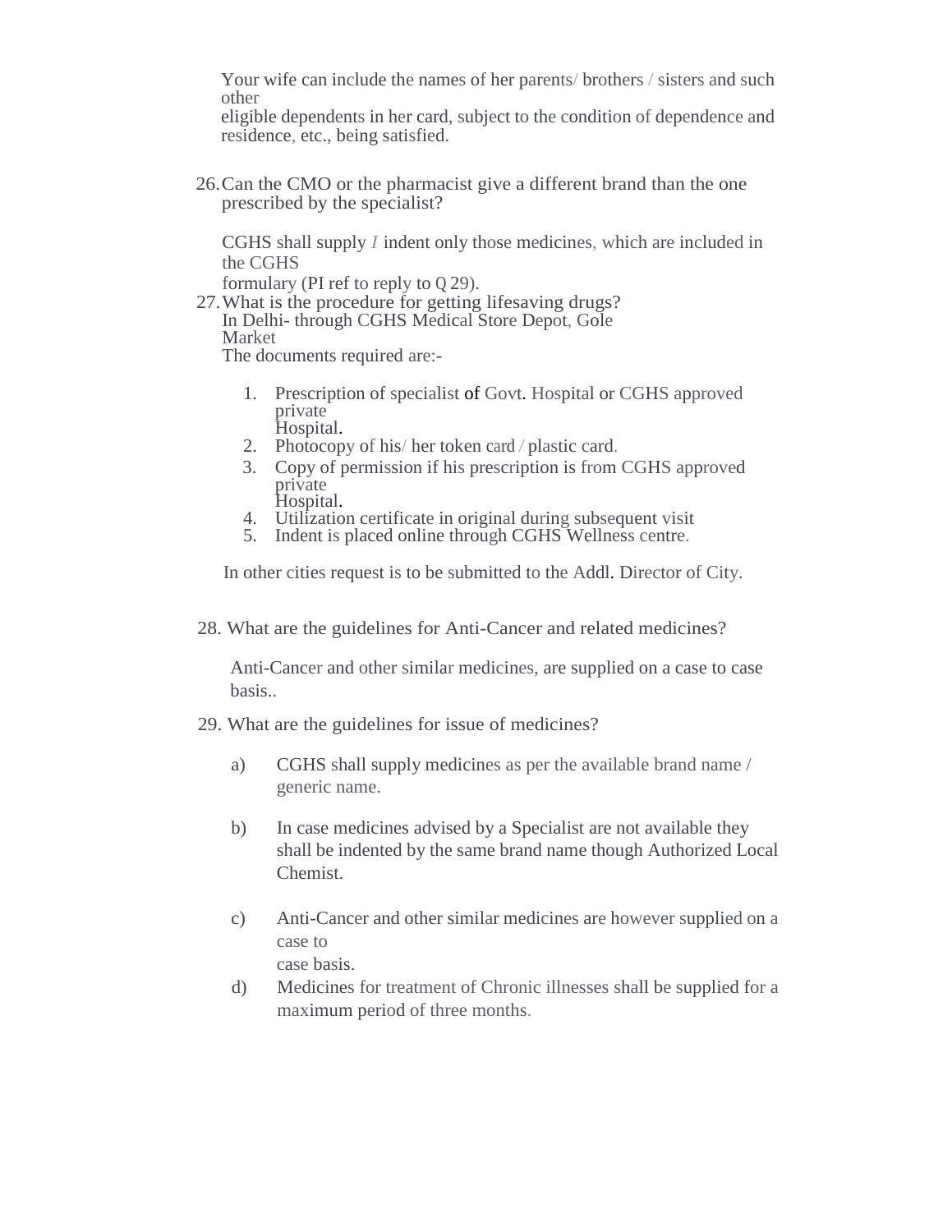d) In case of CGHS beneficiaries going abroad, issue of medicines shall be

restricted for a maximum period of six months.

30.What should I do if the Wellness CentrelDispensary does not give all the medicines?

Contact CMO *ilc* of the concerned Wellness Centre or Add!. Director, CGHS of concerned city or Director, CGHS.

31. How long does it take to get the medicines?

Medicines available in the dispensary are issued immediately. If any medicine is

not available and is to be indented through Authorized Local Chemist the same are

issued on the next day.

32.Are the prescription of specialists of empanelled hospitals binding on the

dispensary?

Medicines are issued on the basis of prescriptions of government doctors. However, in permitted cases medicines are issued on the basis of prescriptions of

empanelled hospitals. CGHS shall supply medicines, as per the available brand / generic name. ( pli ref to reply under Q 29 above for details).

33. What is the maximum period for which medicines can be given in one go ?

- 1. Medicines upto three month are issued in one go , provided there is a valid prescription.
- 2. In case of a beneficiary visiting a foreign country, medicines up to '6' months are issued, based on valid prescription and documentary support of visit to a foreign country.

Beneficiary is required to submit an application for obtaining permission from *ADIJD* along with the following documents:-

> Copy of valid CGHS cardl token card. Valid prescription for six months counter signed by HOD of Specialty of Govt. Hospital. Proof of station leaving like ticket, Visa etc.

34.If some medicines like antibiotics are urgently required and are not available

at CGHS Wellness Centre what can be done?

In case some medicines are not available and are urgently required for treatment,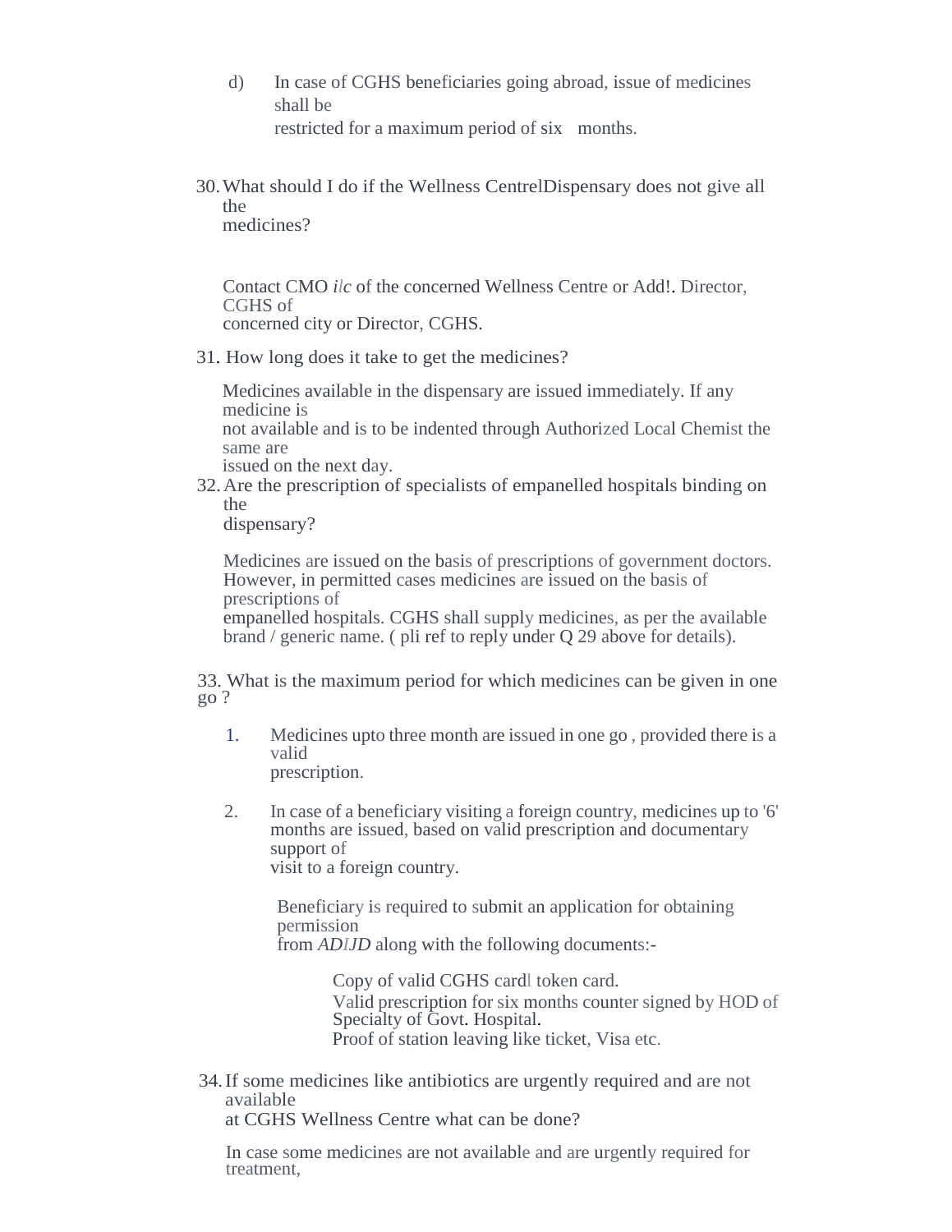there is provision for issue of authority form by CMO i/c for collection of medicines, for a few days like 3-5 days, directly from authorized local chemists .

#### **35. How to get a drug if same is not available in WC & also not supplied by Chemist(ALC)?**

Beneficiary, after authorization by CMO i/c can purchase such drugs from open market & claim reimbursement from ALC.

#### **36. What should beneficiary do, if he/ she notice some deterioration in the quality of drugs?**

He /she should return the medicine to WC  $\&$  get replacement. Samples can be sent for testing through CMOI/C.

### **37. My father is a cancer patient and after operation is bed ridden. Doctors have advised Protein powder. Can I get from CGHS?**

Dietary supplements are not permissible under CGHS

#### **38. Is Penfil Injection provided under CGHS**

.

Insulin pen is not supplied under CGHS. But, Insulin pen cartridges are supplied under CGHS

#### **39. Does CGHS provide for reimbursement for treatment taken abroad during a visit under emergency?**

There is no provision under CGHGS for reimbursement of expenditure during a visit abroad. It is the responsibility of the individual to make arrangements for medical care while on a visit to a foreign country.

However, in case of beneficiaries undergoing treatment for pre-existing chronic diseases, to ensure continuity in treatment medicines are issued for up to '6' months based on valid prescription and documentary support of visit to a foreign country.

Beneficiary is required to submit an application for obtaining permission from AD/JD along with the following documents:-

> Copy of valid CGHS card/ token card. Valid prescription for six months counter signed by HOD of Specialty of Govt. Hospital. Proof of station leaving like ticket, Visa etc.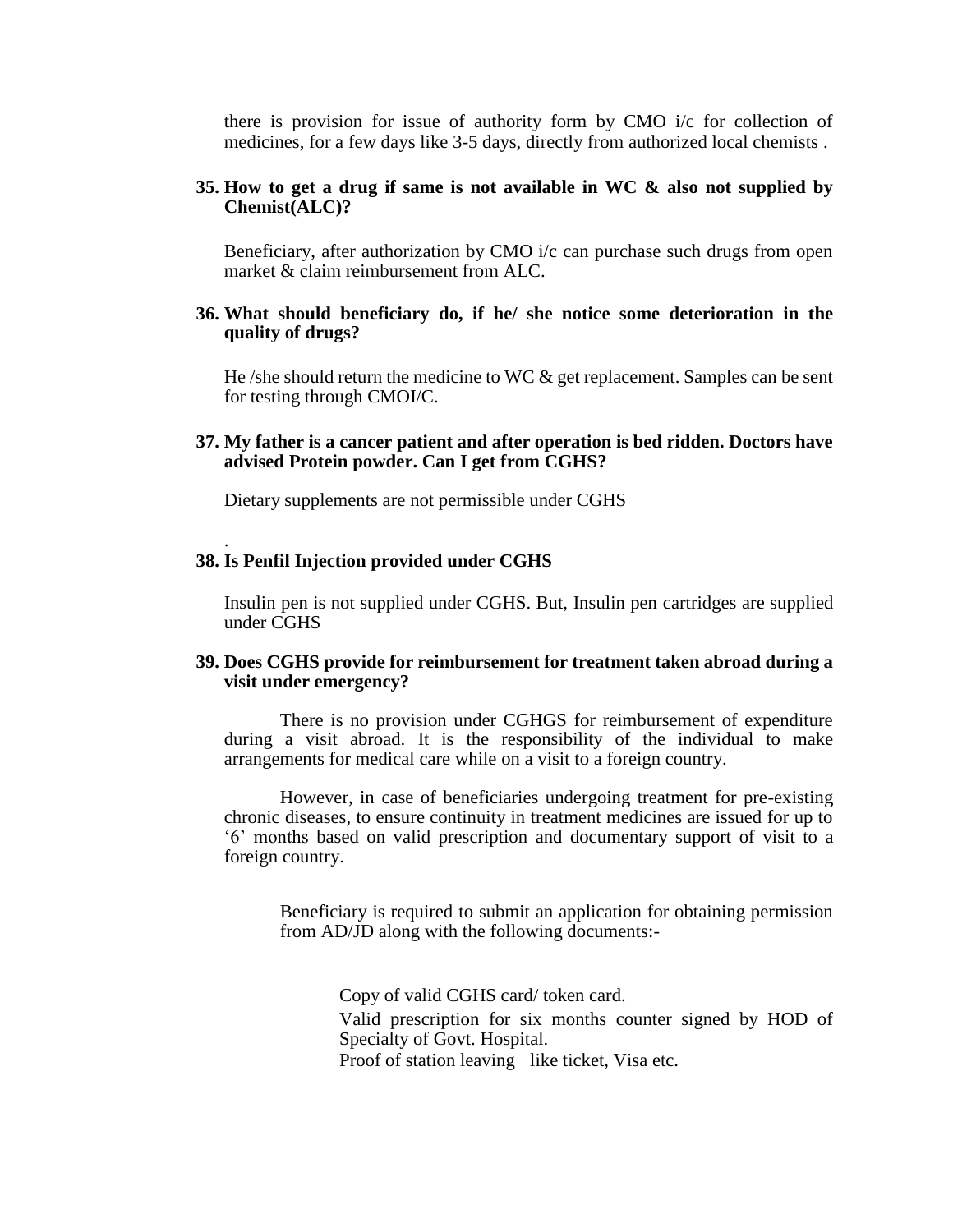#### **40. What do I do if I am unwell at odd hours, say late in night?**

CGHS beneficiaries have the option to go to any of the 24 hr functional dispensaries in Delhi, a nearby govt. hospital / empanelled private hospital or even any private hospital, in case of emergency.

#### **41. Whom should I contact if the doctors are not present in the Wellness Centre / Dispensary?**

Contact CMO i/c of the concerned Wellness Centre or Addl. Director, CGHS of concerned city or Director, CGHS.

### **42. In emergency who are all entitled to get treatment at Pvt Empanelled Hospital**

Any beneficiary holding a Valid CGHS card.

#### **43. What should I do in case of emergency?**

CGHS beneficiaries have the option to go to any of the 24 hr functional dispensaries in Delhi, a nearby govt. hospital / empanelled private hospital or even any private hospital

### **44. What are the papers to be submitted for any investigation by an empanelled diagnostic centre?**

Original or self attested copy of prescription of CGHS Doctor / Government specialist

Copy of CGHS Card of the patient and main card holder (head of family).

#### **45. What are the criteria for Entitlement of Treatment endorsed on CGHS Card like General ward / Semi-Pvt ward or Pvt. Ward in CGHS Empanelled Hospitals?**

Endorsement of entitlement for general/semi- private/private ward facility is done according to their basic pay / basic pension as under :

| Upto Rs. $13,950/-$ per month           | - Entitlement : General Ward     |
|-----------------------------------------|----------------------------------|
| Rs. $13,960/$ - to $9,530/$ - per month | - Entitlement: Semi-private Ward |
| Rs. 19,540/- and above - per month      | - Entitlement : Private Ward     |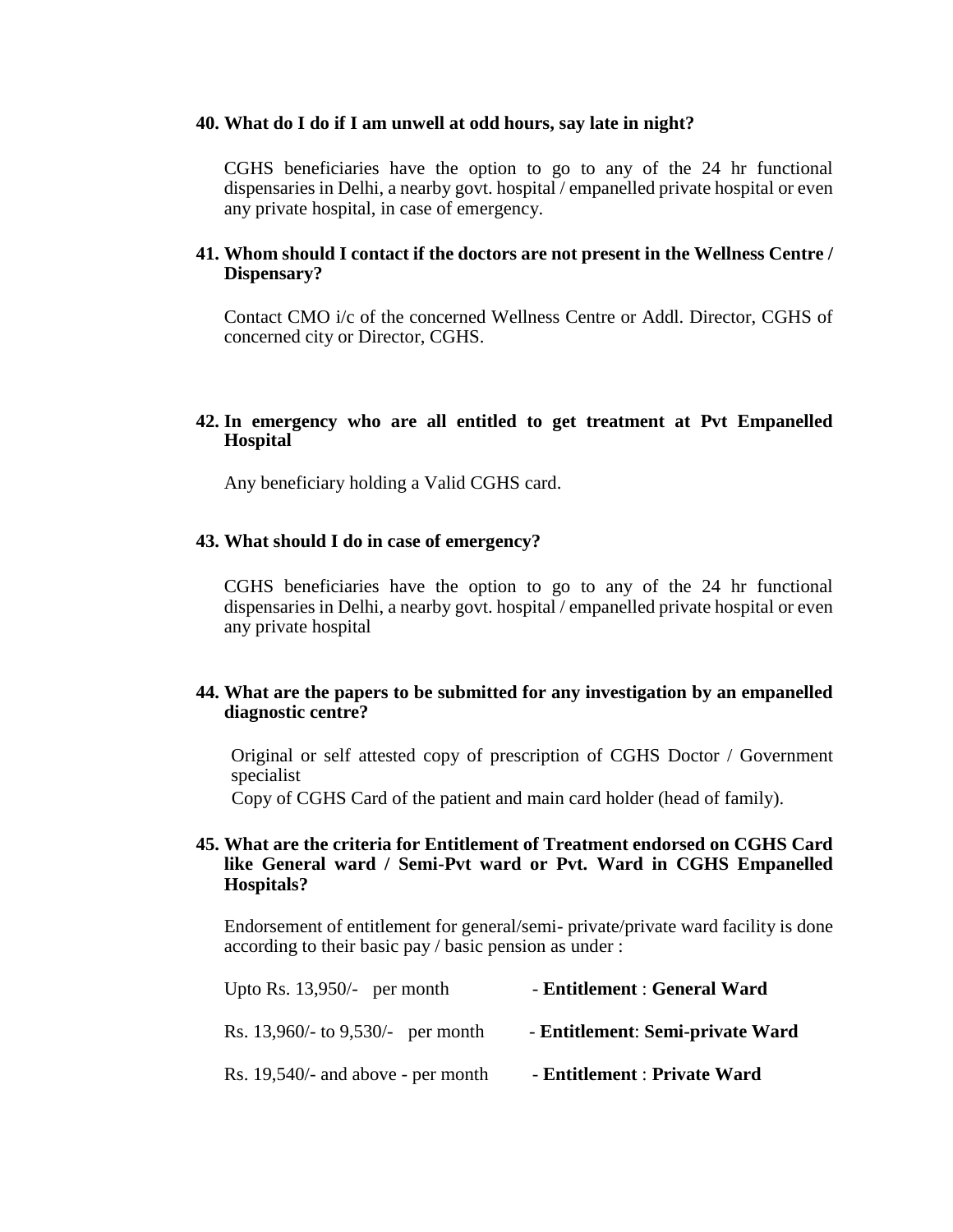#### **46. Which are the categories eligible for cashless treatment?**

Hospitals shall provide credit facility to the following categories of CGHS beneficiaries (including dependant family members, whose names are entered on CGHS Card):

Members of Parliament;

Pensioners of Central Government drawing pension from central estimates; former Vice-presidents, Former Governors and former Prime Ministers;

Ex-Members of Parliament;

Freedom Fighters;

Serving employees of Ministry of Health & Family Welfare (including attached / subordinate offices under the Ministry of Health & Family Welfare)

### **47. What should I do if the empanelled hospital refuses to entertain or give a step-motherly treatment?**

Contact CMO i/c of the concerned Wellness Centre or Addl. Director, CGHS of concerned city or the nodal officer for grievances.

### **48. I am a serving employee of an autonomous body, holding CGHS card. Who will give me permission for treatment on the recommendation of Govt. specialist?**

Permission for specific treatment procedure as advised by a Govt. Specialist at private empanelled hospitals shall be granted by the Head of Autonomous body in respect of serving employees as well as pensioners of Autonomous bodies covered under CGHS.

#### **49. What is the time within which my medical claim is to be reimbursed?**

If all documentation is complete medical claims of pensioners are cleared in 45 days.

#### **50. What can I do if my claim is unnecessarily delayed?**

Pensioner beneficiaries can contact the Additional Directors of concerned city / zone on any Wednesday between 11 A.M. and 1 P.M.

#### **51. I am a CGHS Pensioner. My wife was admitted in pvt hospital in emergency state. How to get reimbursement of money spent on her treatment?**

Apply to CMO I/c of WC with :

MRC forms duly filled in as per Check list Copy of Discharge summary Hospital bills with break-up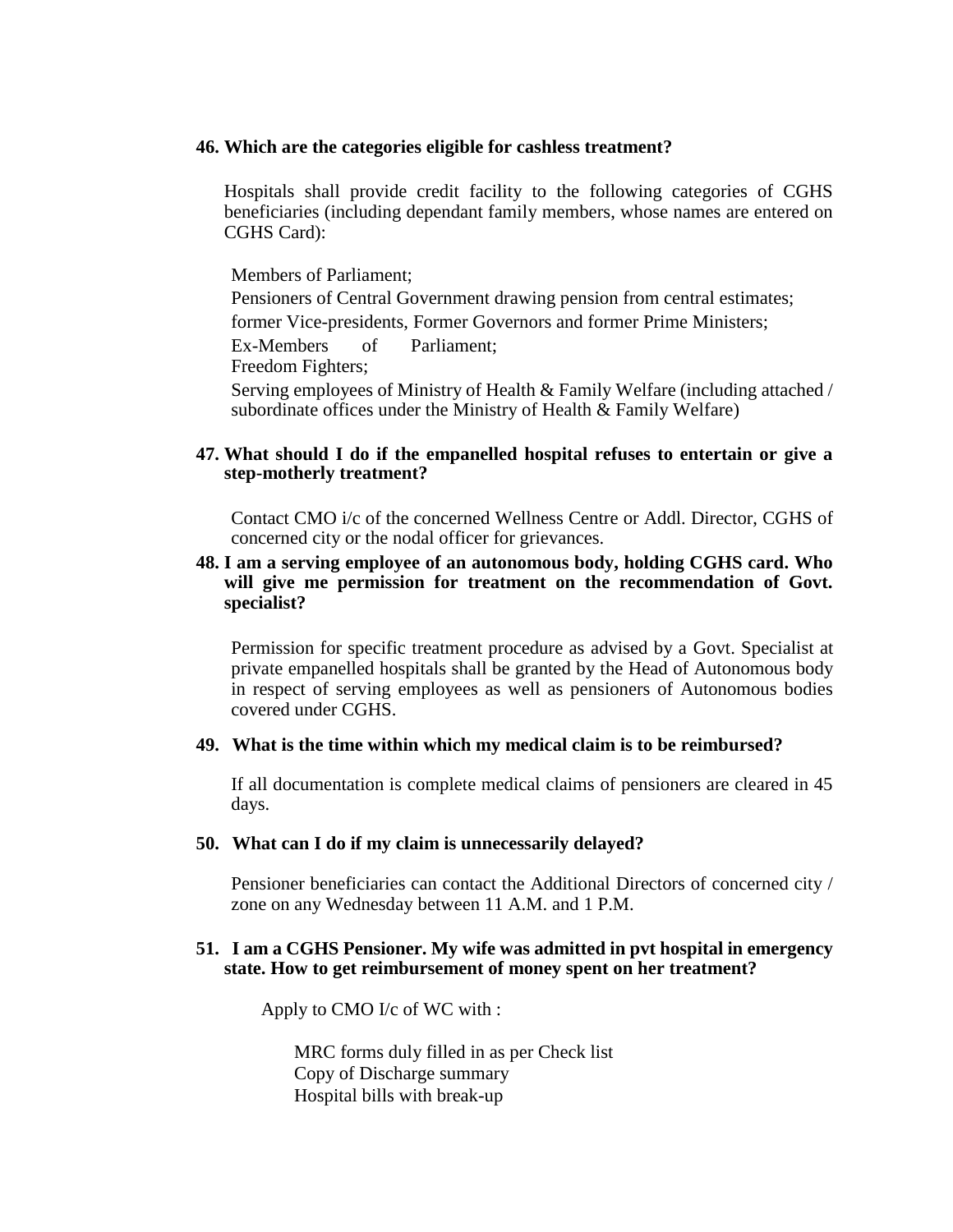Receipts in original Copy of the valid CGHS Card Copies of other documents issued by hospital

MRC forms are available with CMO I/c and can also be downloaded from CGHS Website http://msotransparent.nic.in/cghsnew/index.asp

Serving employee in similar cases shall submit the medical claim to his department.

### **52. My original papers having bills, Receipts of hospital treatment are lost. Can I claim on duplicate papers?**

Yes.With affidavits on Stamp paper.Details of Draft for Affidavit may be seen in the instructions sheet appended to Medical Claim Form available at http://msotransparent.nic.in/cghsnew/index.asp and CMO i/c.

### **53. My husband/wife was a CGHS card holder. He/She was sick and died while in hospital. How do I get MRC?**

Apply to CMO I/c of WC with :

- 1. MRC forms duly filled in as per Check list
- 2. Copy of Death summary
- 3. Hospital bills with break-up
- 4. Vouchers in original
- 5. Copy of the valid CGHS Card
- 6. Death Certificate
- 7. Affidavit on Stamp paper of yourself being Legal Heir and NOC from other legal heirs in favour of claimant
- 8. Copies of other documents issued by hospital
- Draft for affidavit may be seen in the instructions sheet appended to the Medical Claim Form available at CGHS Web site at http://msotransparent.nic.in/cghsnew/index.asp
- **54. I retired in Dec 2011. Due to certain reasons I had to go to my native place in Uttranchal and could not make pensioner's CGHS card. In May 2012 I came to Delhi and had Heart attack. In emergency I was treated in pvt hospital .I got CGHS Card made after discharge but I have been refused reimbursement of the expenditure incurred.**

After retirement three months grace period is given to get CGHS card made.

The treatment taken and expenditure incurred thereon within the grace period of three months from the date of retirement will be allowed and expenditure reimbursable subject to the condition that the beneficiary has either obtained or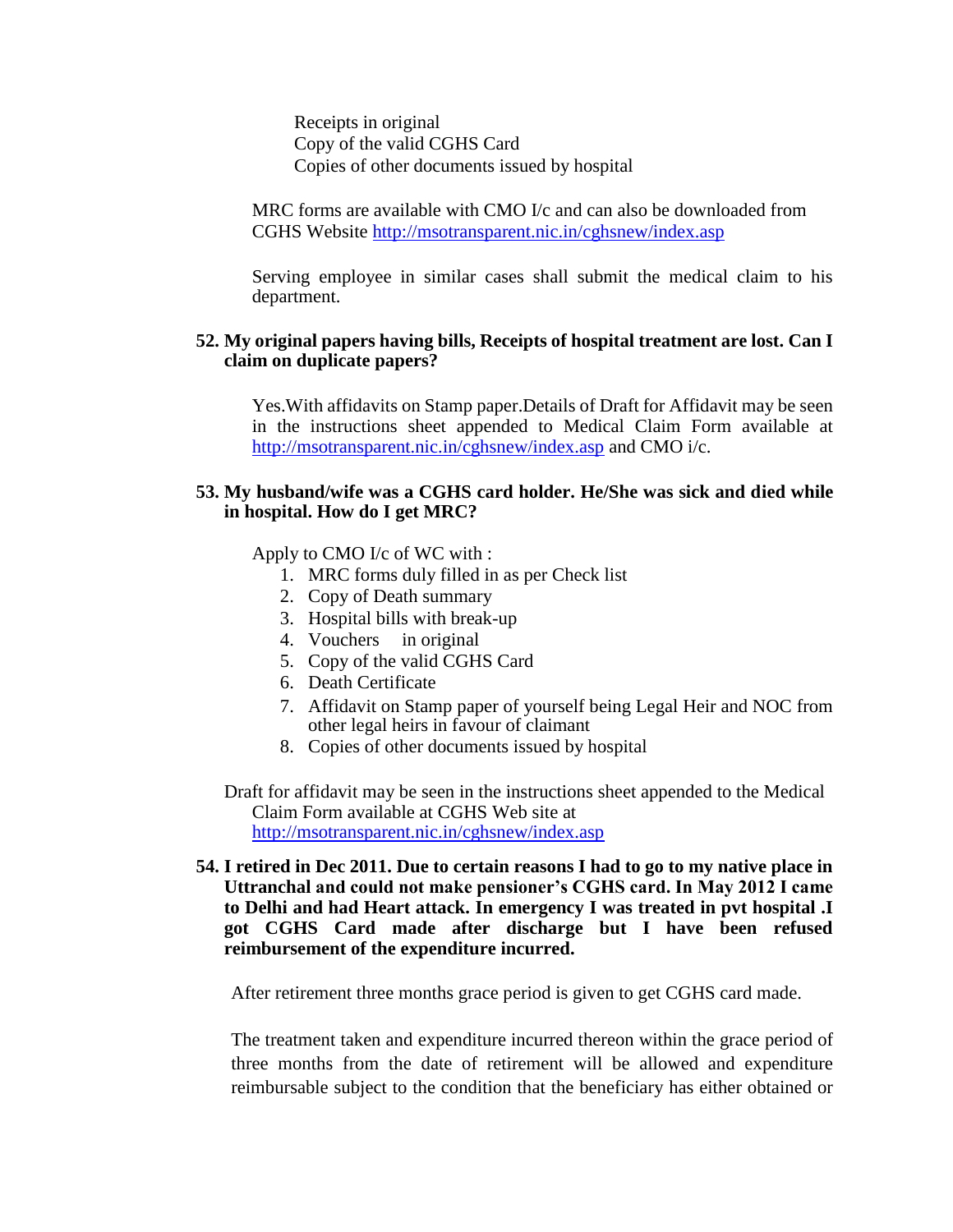applied for CGHS pensioner card with all documents and requisite CGHS subscription within one month of expiry of the grace period of three months.

The expenditure on treatment taken after the grace period of three months from date of retirement will not be reimbursable unless the beneficiary has obtained a valid CGHS card or has applied for CGHS pensioner card with all documents and requisite CGHS subscription prior to taking such treatment.

# **55. I went to Hyderabad to visit my son and had fracture of leg bone. I received treatment from a pvt hospital. Shall I get full reimbursement?**

Reimbursement for treatment taken in a private hospital under medical emergency shall be considered as per CGHS rates only.

# **56. Is treatment for IVF reimbursable?**

IVF treatment is approved under CGHS. The details may be seen as per Office Memorandum Z.15025/5/2011/CGHS III/CGHS(P) dated 22.11.2011 , which can be downloaded from CGHS Website at <http://msotransparent.nic.in/cghsnew/index.asp>

#### **57. Are ambulance charges reimbursable?**

Yes. Ambulance charges are reimbursable within the city , if there is a certificate from treating doctor that conveyance by any other mode would definitely endanger patient's life or would grossly aggravate his/her condition.

### **58. I have a Mediclaim Insurance Policy. Due to emergency received treatment in a pvt hospital. Some amount was paid by Insurance Co. can I get balance from CGHS**

Yes. First Bills are submitted to Insurance Company.Duplicate bills with certificate from Insurance Company may be claimed from CGHS by Pensioner CGHS beneficiaries.CGHS shall consider reimbursement at CGHS rates or actual whichever may be less. However, the total reimbursement from both sources should not exceed actual expenditure.

Serving employees shall submit claim to department for reimbursement.

### **59. I submitted MRC for Rs. 1 Lac 20 thousand but I was reimbursed only Rs. 45,800/-. Why total amount was not reimbursed?**

Government has no agreement with private hospitals , which are not empanelled under CGHS for charging CGHS rates. However, if treatment is undertaken at private non- empanelled hospitals under emergency , reimbursement will be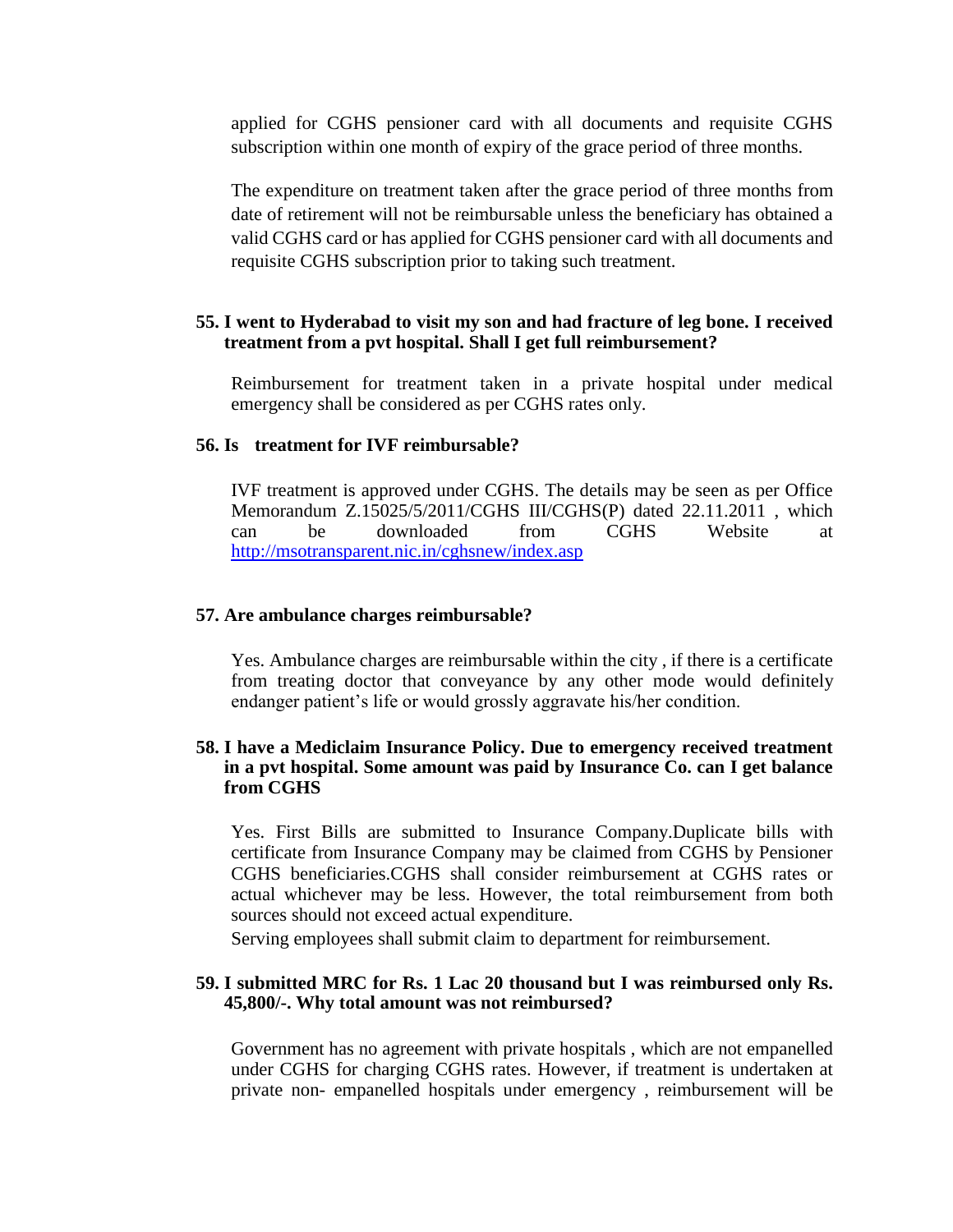limited to CGHS rates or actual, whichever may be lower. Since, non-empanelled private hospitals often charge at rates different from the CGHS rates there will be difference in the amount reimbursed if the private hospital chatges are higher than CGHS rates.

#### **60.I want to get my Cataract Surgery done at Pvt empanelled hospital? How can I get it done**

Beneficiaries are required to obtain advice from a Govt. Specialist *I* CMO i/C for Cataract surgery. Pensioners can apply to CMO l/c of WC for permission to obtain the treatment at one ofthe empanelled hospitals of his *Iher* choice.

Serving employees to apply to his *I* her Department *I* office.

### **61.Is it necessary that the Govt specialist should write 'referred to CGHS empanelled Hospital' for obtaining permission?**

Advice of Government specialist is required only for the specific treatment procedure *I* investigation to be undertaken. There is no need to specifically refer to any empanelled hospital! diagnostic lab. It is the choice of beneficiary to under treatment *I* investigations at any of the empanelled hospitals *I* diagnostic laboratories after obtaining permission from competent authority.

#### **62. CMO Incharge does not refer me to Pvt. Hospitals on my request?**

As per CGHS guidelines there is no provision for OPO referrals to private empanelled hospitals except in satellite towns ofNCR

### **63.I am an accredited journalist with CGHS Card Can I seek treatment in Pvt. empanelled Hospitals in emergency and get credit facility?**

No. Journalists are entitled only for OPO treatment from dispensaries and treatment from Dr.RML Hospital. Journalists are not entitled for reimbursement for treatment from empanelled hospitals.

#### **64.What are the facilities available to me if I am a pensioner in a non- CGHS area?**

•

- a. Pensioner residing in non- CGHS covered areas have the option to become CGHS beneficiary and avail CGHS facilities from the nearest CGHS covered city.
- b. Pensioners residing in non-CGHS areas have also the option to avail Fixed Medical Allowance of **Rs500***1-* per month and opt not to avail CGHS facility.
- c. Pensioners residing in non-CGHS areas have also the option to avail Fixed Medical Allowance of **Rs500/-** per month for OPO treatment and obtain CGHS card from nearest CGHS covered city for inpatient facilities under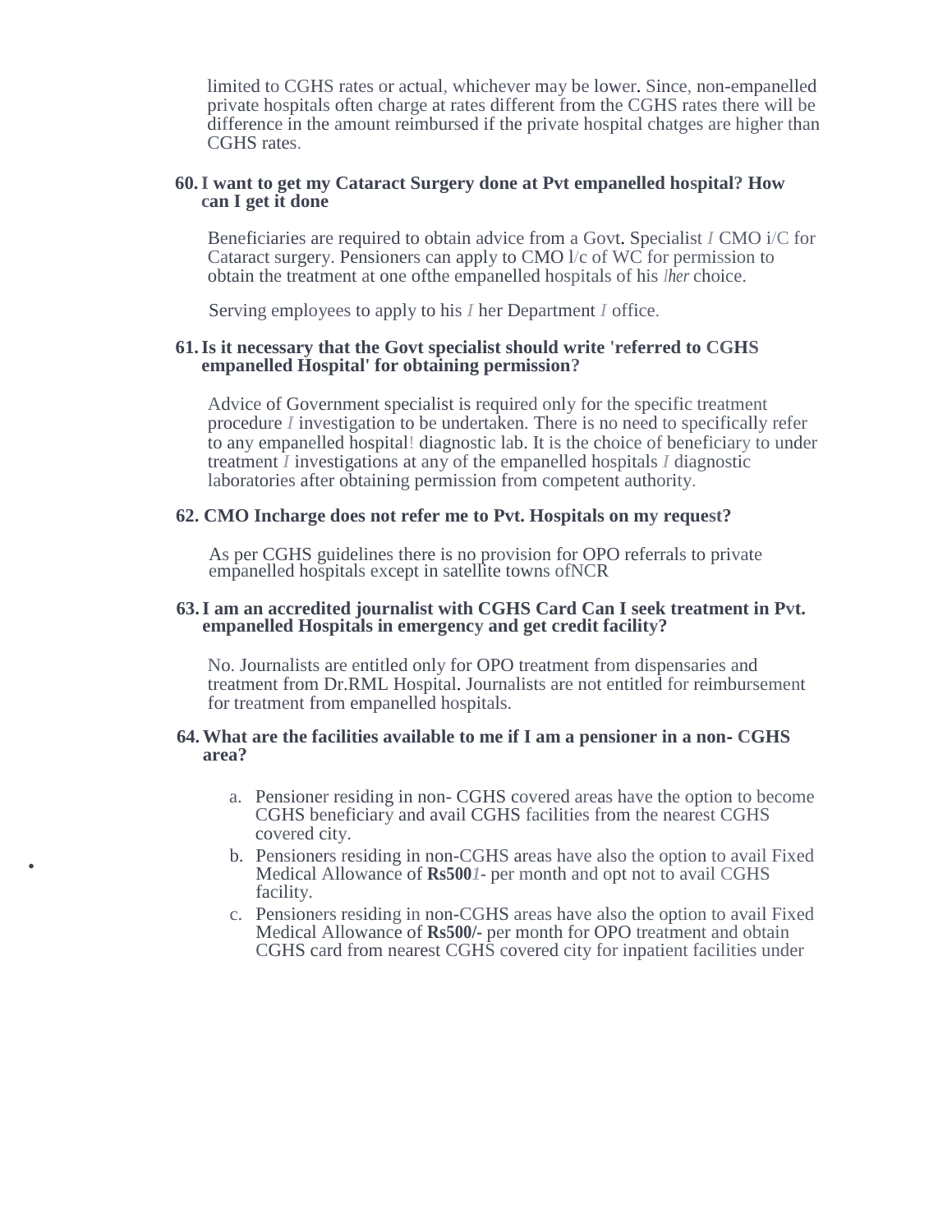CGHS. No OPD medicines shall be issued in such cases.

d. CGHS pensioner beneficiaries (and their dependant and eligible family members) who are holding a valid CGHS Card and residing in a non-CGHS area shall be eligible to

e. obtain inpatient medical treatment and also follow up treatment from Govt. Hospitals *I* CS(MA) *IECHS* approved hospitals on proper referral from CGHS dispensary and submit the medical reimbursement claim to the Add!. Directorl Joint Director of CGHS of city where the CGHS card is registered.

- ii. In case of medical emergency, treatment may be obtained from any hospital and medical claim shall be submitted to *AD/JD* , CGHS of the concerned city.
- iii. Reimbursement shall be limited to the CGHS rates of the city where the card is registered and as per the ceiling rates and ward entitlements or as per actuals, whichever may be less.
- 65.I am a serving employee residing in a place close to a city covered under CGHS. Can I get CGHS card issued from the nearest CGHS city?

There is no provision to avail CGHS facilities in respect of serving government employees residing in non-CGHS covered areas. They are covered under CS(MA) Rules 1944.

- 66.I have retired from Delhi. Now I want to settle in a city where no CGHS facility is available. How to cover my family for medical care?
	- Pensioners are eligible for CGHS facilities and can obtain CGHS card from the nearest CGHS covered city.

•

67. Can general public-avail treatment at CGHS Wellness Centres?

FREE CONSULTATION IS EXTENDED TO SENIOR CITIZENS (AGED 60 VI's. AND AROVE)of GENERAL PUBLIC AT 26 CGHS WELLNESS CENTRES UNDER CGHS DELHI

FROM 1.00 P.M. TO 2.00 P.M" W.E.F. 1.09.2014 ON PI LOT BASIS

AT THE FOLLOWING CGHS WELLNESS CENTRES